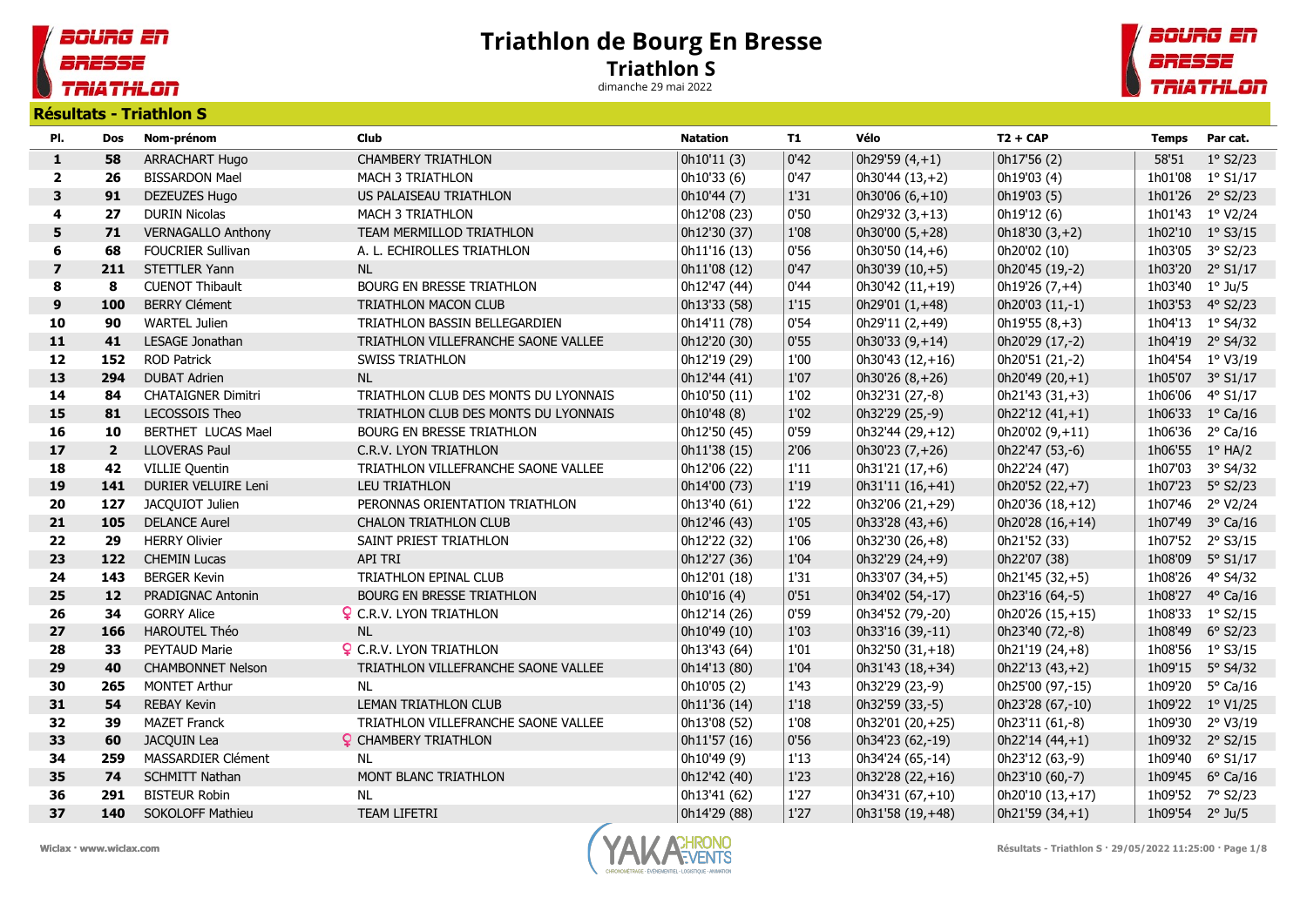| PI. | <b>Dos</b> | Nom-prénom                  | Club                                     | <b>Natation</b> | <b>T1</b> | Vélo              | $T2 + CAP$        | <b>Temps</b>    | Par cat.           |
|-----|------------|-----------------------------|------------------------------------------|-----------------|-----------|-------------------|-------------------|-----------------|--------------------|
| 38  | 113        | DE ANDRADE PITA Tony        | HERMITAGE TOURNONAIS TRIATHLON           | 0h14'37 (93)    | 1'26      | 0h31'06 (15,+58)  | 0h22'56 (56,-5)   | 1h10'07         | $3°$ S3/15         |
| 39  | 65         | <b>FONTAINE Emmanuel</b>    | LES ALLIGATORS ANNECY TRIATHLON          | 0h13'47 (66)    | 1'29      | $0h33'56(52,+15)$ | 0h20'55 (23,+10)  |                 | 1h10'09 3° V2/24   |
| 40  | 70         | <b>BOISSONNIER Emmanuel</b> | A. L. ECHIROLLES TRIATHLON               | 0h12'21 (31)    | 0'59      | 0h34'45 (74,-12)  | 0h22'43 (52)      | 1h10'50         | $6^{\circ}$ S4/32  |
| 41  | 98         | POIZAT Eric                 | <b>TRIATHLON MACON CLUB</b>              | 0h12'55 (48)    | 1'11      | $0h33'30(44,+8)$  | 0h23'28 (68,-4)   |                 | 1h11'06 1° V4/19   |
| 42  | 76         | DOUS Tao                    | MONT BLANC TRIATHLON                     | 0h14'44 (98)    | 1'17      | 0h32'46 (30,+45)  | 0h22'21 (46,+2)   |                 | 1h11'09 7° Ca/16   |
| 43  | 92         | <b>ROUCHON Guillaume</b>    | TRIATHLON SANNOIS FRANCONVILLE           | 0h12'23 (34)    | 1'09      | 0h34'34 (69,-9)   | 0h23'12 (62,-1)   |                 | 1h11'20 7° S4/32   |
| 44  | 21         | <b>CHAVET Alexandre</b>     | <b>RILLIEUX TRIATHLON</b>                | 0h13'58 (71)    | 1'41      | 0h34'18 (59,+23)  | 0h21'31 (26,+12)  | 1h11'30         | 2° V1/25           |
| 45  | 11         | <b>GOURAUD Robin</b>        | <b>BOURG EN BRESSE TRIATHLON</b>         | 0h13'36 (59)    | 0'46      | 0h35'08 (86,-2)   | 0h22'12 (42,+7)   | 1h11'43 3° Ju/5 |                    |
| 46  | 56         | <b>LEVEL Lea</b>            | <b>Q</b> CHAMBERY TRIATHLON              | 0h12'10 (24)    | 0'58      | 0h37'01 (134,-40) | 0h22'00 (35,+14)  |                 | 1h12'10 3° S2/15   |
| 47  | 126        | <b>DUBOIS Arnaud</b>        | PERONNAS ORIENTATION TRIATHLON           | 0h14'12 (79)    | 1'07      | 0h34'51 (76,+4)   | 0h22'01 (37,+17)  | 1h12'13         | 3° V1/25           |
| 48  | 96         | ROZWADOWSKI Antoine-Romain  | <b>TRYSSINGEAUX</b>                      | 0h10'30 (5)     | 1'58      | 0h34'16 (58,-16)  | 0h25'49 (118,-18) | 1h12'34         | 4° V1/25           |
| 49  | 67         | FETTAR Mohamed-Ali          | LES ALLIGATORS ANNECY TRIATHLON          | 0h15'08 (111)   | 1'48      | 0h33'12 (37, +61) | 0h22'41 (50,+14)  | 1h12'51         | 4° V2/24           |
| 50  | 94         | <b>BOURRIN Pauline</b>      | <b>Q</b> CLERMONT TRIATHLON              | 0h12'04 (21)    | $1'16$    | 0h37'55 (151,-52) | 0h21'37 (28,+29)  |                 | 1h12'53 4° S2/15   |
| 51  | 62         | LEROUX Jean-Michel          | TRISALEVE ANNEMASSE AGGLO                | 0h14'39 (94)    | 1'43      | 0h34'46 (75, +22) | 0h21'43 (30,+25)  | 1h12'53         | 5° V1/25           |
| 52  | 154        | <b>GEFFRAYE Romain</b>      | NL                                       | 0h15'46 (141)   | 1'36      | 0h34'09 (56,+48)  | 0h21'28 (25,+32)  |                 | 1h13'00 8° S2/23   |
| 53  | 256        | <b>BESSIERE Mathieu</b>     | <b>NL</b>                                | 0h14'01 (74)    | 1'23      | 0h34'52 (80)      | 0h22'59 (57,+16)  |                 | 1h13'16 8° S4/32   |
| 54  | 69         | <b>BONNEFOY Juliette</b>    | <b>Q</b> A. L. ECHIROLLES TRIATHLON      | 0h12'12 (25)    | 1'26      | 0h36'56 (131,-37) | 0h22'40 (49,+19)  |                 | 1h13'17 5° S2/15   |
| 55  | 38         | GALIGNÉ Dorian              | TRIATHLON VILLEFRANCHE SAONE VALLEE      | 0h18'33 (223)   | 1'25      | 0h33'18 (40,+91)  | 0h20'08 (12,+55)  |                 | 1h13'26 7° S1/17   |
| 56  | 230        | VIAUD Cédric                | <b>NL</b>                                | 0h15'37 (134)   | 1'48      | 0h32'43 (28,+76)  | $0h23'23(65,+3)$  |                 | 1h13'32 8° S1/17   |
| 57  | 64         | <b>FONTAINE Justine</b>     | <b>Q</b> LES ALLIGATORS ANNECY TRIATHLON | 0h12'00 (17)    | 1'00      | 0h35'29 (98,-25)  | 0h25'08 (100,-14) |                 | 1h13'38 1° S1/12   |
| 58  | 270        | <b>ROMANET Franck</b>       | <b>NL</b>                                | 0h15'23 (127)   | 1'17      | 0h33'32 (45,+41)  | $0h23'37(71,+9)$  |                 | 1h13'51 4° S3/15   |
| 59  | 37         | <b>BRUNAT Etienne</b>       | TRIATHLON VILLEFRANCHE SAONE VALLEE      | 0h14'33 (91)    | 1'19      | 0h33'35 (46,+32)  | 0h24'32 (89,-8)   |                 | 1h14'00 6° V1/25   |
| 60  | 207        | <b>GARNIER P-J</b>          | <b>NL</b>                                | 0h14'21 (86)    | 1'47      | 0h33'54 (50,+38)  | 0h24'10 (82,-3)   |                 | 1h14'13 7° V1/25   |
| 61  | 139        | <b>ROZBORSKI Brice</b>      | <b>CRAPONNE TRIATHLON</b>                | 0h15'54 (144)   | 1'21      | 0h35'03 (84,+28)  | 0h22'01 (36,+39)  |                 | 1h14'21 9° S4/32   |
| 62  | 305        | PERDRIX Alexandre           | <b>NL</b>                                | 0h13'21 (55)    | 1'27      | 0h34'22 (60,+9)   | 0h25'11 (102,-14) |                 | 1h14'22 9° S2/23   |
| 63  | 103        | <b>GELAY TURTAUT Lionel</b> | <b>TRIATHLON MACON CLUB</b>              | 0h13'00 (50)    | 1'41      | 0h34'08 (55,+8)   | 0h25'34 (109,-18) |                 | 1h14'24 5° V2/24   |
| 64  | 110        | <b>GIRAUD Christophe</b>    | WILD TEAM TRIATHLON                      | 0h14'07 (75)    | 1'49      | 0h34'27 (66,+15)  | $0h24'06(80,+8)$  |                 | 1h14'30 3° V3/19   |
| 65  | 208        | <b>TABOURET Benoit</b>      | $\sf NL$                                 | 0h15'12 (116)   | 1'39      | 0h33'07 (35,+66)  | 0h24'31 (88,-10)  |                 | 1h14'31 8° Ca/16   |
| 66  | 283        | TRIOLO Gérard               | <b>NL</b>                                | 0h14'53 (105)   | 1'45      | 0h33'11 (36,+49)  | 0h24'49 (95,-12)  |                 | 1h14'39 4° V3/19   |
| 67  | 153        | <b>GEFFRAYE Victor</b>      | <b>NL</b>                                | 0h12'54 (47)    | 1'07      | 0h35'12 (87,-8)   | 0h25'29 (105,-17) | 1h14'44         | $10^{\circ}$ S2/23 |
| 68  | 47         | <b>NICOD Vincent</b>        | <b>OULLINS TRIATHLON</b>                 | 0h15'20 (121)   | 1'25      | 0h34'53 (81,+25)  | 0h23'08 (58,+19)  | 1h14'47         | 5° V3/19           |
| 69  | 18         | <b>MATHIEU Nicolas</b>      | TRISPIRIDON OYONNAX                      | 0h13'37 (60)    | 1'08      | 0h35'30 (99,-13)  | 0h24'33 (90,-1)   | 1h14'50 4° Ju/5 |                    |
| 70  | 248        | <b>GRIMAULT Fabian</b>      | <b>NL</b>                                | 0h15'16 (118)   | 1'20      | 0h34'38 (71,+24)  | 0h23'36 (69,+8)   | 1h14'52         | 6° V3/19           |
| 71  | 20         | <b>BOUILLOT Alexandre</b>   | RILLIEUX TRIATHLON                       | 0h15'18 (119)   | 1'30      | 0h34'44 (73,+30)  | 0h23'23 (66,+14)  | 1h14'56         | $8^{\circ}$ V1/25  |
| 72  | 19         | <b>LABARTHE David</b>       | <b>RILLIEUX TRIATHLON</b>                | 0h13'56 (70)    | 1'37      | 0h35'38 (100,-1)  | 0h23'51 (74,+5)   |                 | 1h15'03 10° S4/32  |
| 73  | 309        | <b>COURCAUD Mickaël</b>     | <b>NL</b>                                | 0h14'17 (82)    | 1'09      | 0h35'14 (89,-3)   | $0h24'27(86,+1)$  | 1h15'07         | $11^{\circ}$ S4/32 |
| 74  | 206        | <b>TRAN Robin</b>           | <b>NL</b>                                | 0h13'50 (67)    | 1'53      | 0h33'21 (42,+35)  | 0h26'08 (126,-28) | 1h15'13         | $9°$ S1/17         |
| 75  | 125        | PERROUD Cloe                | <b>Q</b> API TRI                         | 0h12'02 (20)    | 0'59      | 0h37'08 (140,-47) | 0h25'09 (101,-9)  | 1h15'20         | $1^{\circ}$ Ju/5   |
| 76  | 111        | DUFOUR Jerome               | <b>MYTRIBE</b>                           | 0h15'03 (107)   | 1'44      | 0h37'03 (136,-7)  | 0h21'43 (29,+44)  |                 | 1h15'35 6° V2/24   |
| 77  | 115        | PIERRET Christophe          | FIT TRI TEAM                             | 0h14'32 (90)    | 1'14      | 0h34'24 (63,+17)  | 0h25'47 (116,-12) | 1h15'59         | 2° V4/19           |
| 78  | 202        | <b>PERRON Denis</b>         | <b>NL</b>                                | 0h16'17 (152)   | 1'09      | 0h34'24 (64,+44)  | 0h24'17 (85,+14)  |                 | 1h16'09 12° S4/32  |
| 79  | 263        | <b>ZUCCONI Olivier</b>      | <b>NL</b>                                | 0h12'45 (42)    | 2'10      | 0h36'40 (123,-27) | 0h24'34 (91,+7)   |                 | 1h16'11 9° V1/25   |

Г

Г

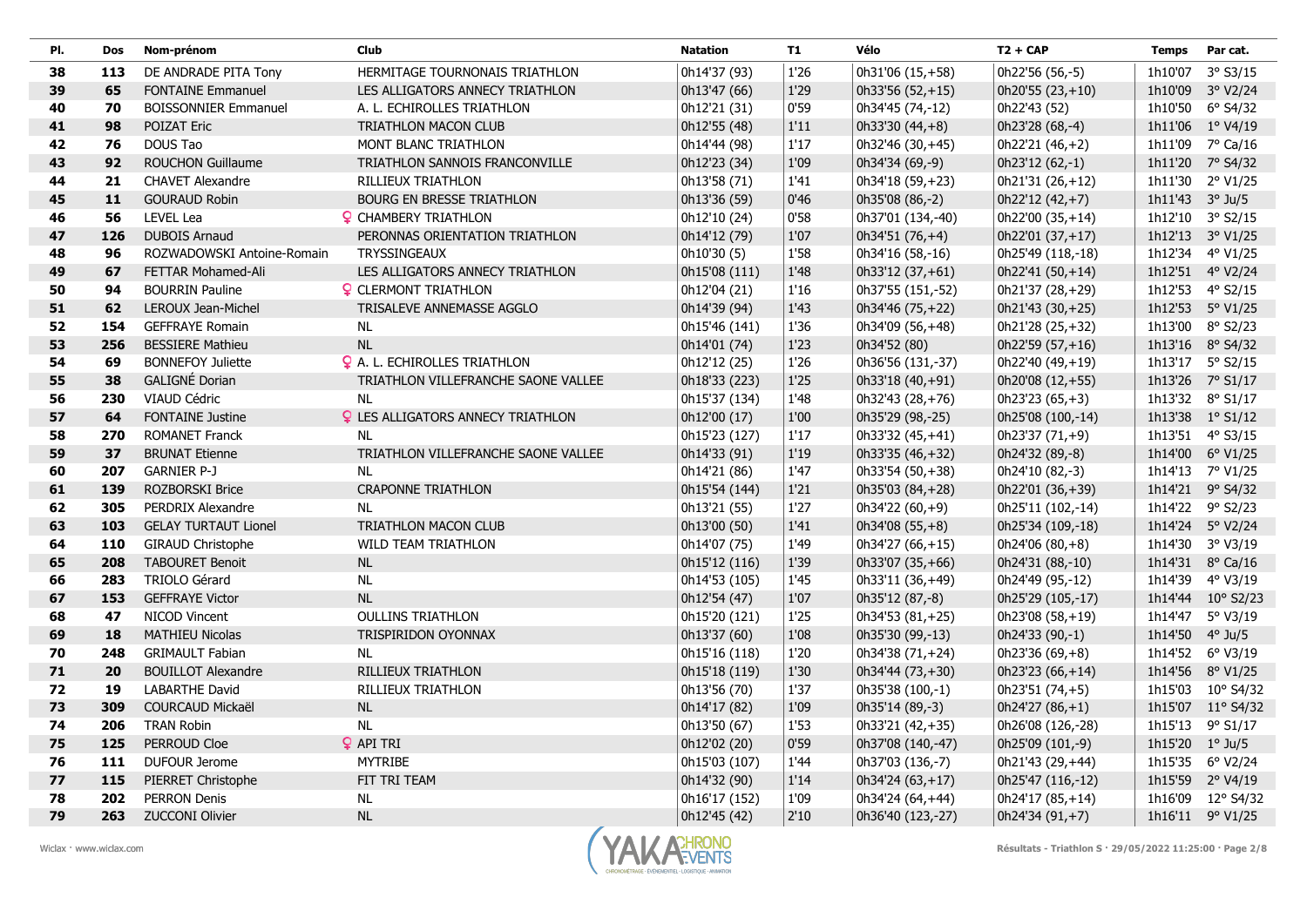| PI. | Dos | Nom-prénom                  | Club                                    | <b>Natation</b> | <b>T1</b> | Vélo               | $T2 + CAP$        | <b>Temps</b>    | Par cat.           |
|-----|-----|-----------------------------|-----------------------------------------|-----------------|-----------|--------------------|-------------------|-----------------|--------------------|
| 80  | 272 | <b>GIDEL Bertrand</b>       | <b>NL</b>                               | 0h15'39 (135)   | 1'05      | 0h36'47 (128,-4)   | 0h22'41 (51,+34)  | 1h16'12         | $10^{\circ}$ V1/25 |
| 81  | 128 | GAUTIER Jérôme              | PERONNAS ORIENTATION TRIATHLON          | 0h12'01 (19)    | 1'13      | 0h35'51 (105,-25)  | 0h27'14 (157,-34) |                 | 1h16'21 7° V2/24   |
| 82  | 218 | <b>REDON Adrien</b>         | NL                                      | 0h17'10 (184)   | 1'47      | 0h35'24 (95,+49)   | 0h22'11 (40,+45)  |                 | 1h16'34 11° S2/23  |
| 83  | 212 | <b>BUISSON Marc</b>         | NL                                      | 0h16'38 (164)   | 0'57      | 0h36'26 (120,+18)  | 0h22'32 (48,+39)  |                 | 1h16'35 5° S3/15   |
| 84  | 36  | <b>MAYOUE Laurent</b>       | TRIATHLON VILLEFRANCHE SAONE VALLEE     | 0h17'24 (187)   | 1'40      | $0h36'00(113,+38)$ | 0h21'36 (27,+56)  |                 | 1h16'41 8° V2/24   |
| 85  | 32  | <b>BERTHOMIER Justine</b>   | <b>Q</b> C.R.V. LYON TRIATHLON          | 0h12'18 (27)    | 1'03      | 0h39'31 (184,-77)  | 0h23'54 (75,+21)  |                 | 1h16'48 2° S1/12   |
| 86  | 160 | <b>CLERC Benjamin</b>       | <b>NL</b>                               | 0h10'01 (1)     | 1'24      | 0h38'52 (171,-65)  | 0h26'35 (137,-16) |                 | 1h16'53 10° S1/17  |
| 87  | 35  | PHALIPAUD Paul              | TRIATHLON VILLEFRANCHE SAONE VALLEE     | 0h12'59 (49)    | 1'06      | 0h33'54 (49,+4)    | 0h28'55 (198,-48) |                 | 1h16'55 11° S1/17  |
| 88  | 214 | <b>DUPRAS Dominique</b>     | <b>NL</b>                               | 0h16'33 (161)   | 1'55      | 0h33'20 (41,+74)   | $0h25'05(99,+1)$  | 1h16'55 1° V5/6 |                    |
| 89  | 25  | <b>RISSOAN Alain</b>        | <b>MACH 3 TRIATHLON</b>                 | 0h15'22 (125)   | 1'18      | 0h35'15 (90,+14)   | 0h25'03 (98,+4)   |                 | 1h16'59 3° V4/19   |
| 90  | 66  | <b>COLOMBO Vivien</b>       | LES ALLIGATORS ANNECY TRIATHLON         | 0h16'30 (159)   | 1'42      | 0h33'13 (38,+72)   | 0h25'34 (108,-8)  | 1h17'00         | $6^{\circ}$ S3/15  |
| 91  | 226 | <b>CLERC Fabien</b>         | <b>NL</b>                               | 0h16'40 (166)   | 1'32      | 0h35'54 (108,+32)  | 0h22'55 (55,+33)  |                 | 1h17'03 7° S3/15   |
| 92  | 138 | <b>DUC Baptiste</b>         | <b>CRAPONNE TRIATHLON</b>               | 0h15'07 (109)   | 1'31      | 0h34'43 (72,+24)   | 0h25'41 (111,-12) |                 | 1h17'03 12° S1/17  |
| 93  | 55  | PIRODON Emma                | <b>Q</b> CHAMBERY TRIATHLON             | 0h12'19 (28)    | 1'00      | 0h36'50 (129,-37)  | 0h27'14 (156,-31) |                 | 1h17'24 3° S1/12   |
| 94  | 174 | <b>GRUZELLE Benjamin</b>    | <b>NL</b>                               | 0h15'40 (136)   | 2'46      | 0h34'51 (77,+49)   | 0h24'06 (79,+17)  |                 | 1h17'25 12° S2/23  |
| 95  | 6   | <b>BERTIN Zoé</b>           | <b>Q</b> BOURG EN BRESSE TRIATHLON      | 0h14'15 (81)    | 1'14      | 0h38'18 (162,-47)  | 0h23'37 (70,+24)  | 1h17'26         | $1^{\circ}$ Ca/6   |
| 96  | 185 | DE RAYMOND Emmanuel         | <b>NL</b>                               | 0h14'19 (84)    | 2'03      | 0h35'21 (92,+11)   | 0h25'48 (117,-8)  |                 | 1h17'33 4° V4/19   |
| 97  | 149 | <b>STEGER Ludovic</b>       | <b>SWISS TRIATHLON</b>                  | 0h13'41 (63)    | 1'52      | 0h35'52 (106,-7)   | 0h26'09 (127,-16) |                 | 1h17'35 7° V3/19   |
| 98  | 222 | <b>ECOCHARD Clément</b>     | <b>NL</b>                               | 0h16'13 (150)   | 1'47      | 0h36'25 (119,+19)  | 0h23'08 (59,+30)  |                 | 1h17'35 9° Ca/16   |
| 99  | 255 | <b>THEVENOT Laurent</b>     | <b>NL</b>                               | 0h15'09 (114)   | 1'54      | 0h35'57 (111,+19)  | 0h24'38 (92,+8)   |                 | 1h17'40 8° V3/19   |
| 100 | 102 | <b>FERRARI Eric</b>         | TRIATHLON MACON CLUB                    | 0h14'42 (97)    | 1'17      | 0h34'10 (57,+27)   | 0h27'29 (167,-39) | 1h17'40 2° V5/6 |                    |
| 101 | 142 | <b>HABRAN Mathieu</b>       | <b>SHARC TEAM TRIATHLON</b>             | 0h18'15 (219)   | 1'59      | 0h34'37 (70,+73)   | 0h22'50 (54,+37)  |                 | 1h17'43 13° S4/32  |
| 102 | 13  | <b>MAITRE Clémentin</b>     | BOURG EN BRESSE TRIATHLON               | 0h15'58 (146)   | 1'00      | 0h38'54 (173,-18)  | 0h22'11 (39,+41)  | 1h18'06         | $10^{\circ}$ Ca/16 |
| 103 | 16  | SAMBARDY Christophe         | TRISPIRIDON OYONNAX                     | 0h14'50 (102)   | 2'05      | 0h35'13 (88,+25)   | 0h25'57 (123,-5)  |                 | 1h18'08 5° V4/19   |
| 104 | 169 | <b>RIBOT Pascal</b>         | <b>NL</b>                               | 0h18'39 (227)   | 2'26      | 0h41'26 (212,-5)   | 0h15'44 (1,+126)  |                 | 1h18'17 9° V2/24   |
| 105 | 116 | MICHEL Gaël                 | FIT TRI TEAM                            | 0h14'25 (87)    | 1'37      | 0h34'01 (53,+32)   | 0h28'13 (185,-47) |                 | 1h18'18 13° S1/17  |
| 106 | 24  | <b>CARPENTRAS Paul-Loup</b> | ASM.SAINT ETIENNE TRIATHLON 42          | 0h12'32 (38)    | 1'55      | 0h39'05 (176,-65)  | 0h24'45 (94,+10)  |                 | 1h18'19 11° Ca/16  |
| 107 | 273 | <b>BELAY Wilfrid</b>        | NL                                      | 0h15'28 (131)   | 2'04      | 0h34'23 (61,+43)   | 0h26'36 (138,-12) |                 | 1h18'32 9° V3/19   |
| 108 | 95  | <b>CARRIER Betty</b>        | P TRI. MAY                              | 0h12'51 (46)    | 1'20      | 0h37'36 (146,-44)  | 0h26'53 (149,-18) |                 | 1h18'42 6° S2/15   |
| 109 | 87  | <b>MILLET Ludovic</b>       | RHODIA CLUB NATATION TRIATHLON          | 0h14'00 (72)    | 1'32      | 0h36'22 (117,-21)  | 0h26'52 (148,-15) |                 | 1h18'47 14° S4/32  |
| 110 | 86  | <b>BERGER Guillaume</b>     | MONTBRISON TRIATHLON                    | 0h15'54 (145)   | 2'16      | 0h33'55 (51,+56)   | 0h26'41 (143,-13) |                 | 1h18'47 15° S4/32  |
| 111 | 245 | <b>BARBAT Sébastien</b>     | NL                                      | 0h15'35 (133)   | $2'16$    | 0h35'18 (91,+36)   | 0h25'45 (115,-2)  |                 | 1h18'56 13° S2/23  |
| 112 | 313 | <b>FRANGE Gabriel</b>       | TRIATHLON VILLEFRANCHE SAONE VALLEE     | 0h14'18 (83)    | 2'06      | 0h40'14 (200,-59)  | 0h22'17 (45,+47)  | 1h18'57         | $12^{\circ}$ Ca/16 |
| 113 | 215 | <b>LIENART Benoit</b>       | <b>NL</b>                               | 0h16'48 (172)   | $2'50$    | 0h32'56 (32,+88)   | 0h26'29 (133,-10) | 1h19'05         | $11^{\circ}$ V1/25 |
| 114 | 43  | LORENZO Jeff                | TRIATHLON VILLEFRANCHE SAONE VALLEE     | 0h15'27 (130)   | 1'20      | 0h35'56 (109,+10)  | 0h26'28 (132,-10) | 1h19'12 3° V5/6 |                    |
| 115 | 97  | <b>BERTHOMIER Bruno</b>     | TRIATHLON CLUB CHATEAUROUX METROPOLE 36 | 0h17'46 (202)   | 1'30      | 0h35'22 (93,+48)   | 0h24'42 (93,+20)  |                 | 1h19'22 6° V4/19   |
| 116 | 162 | PARRIAUD Frédéric           | <b>NL</b>                               | 0h17'56 (209)   | 1'56      | 0h35'24 (94,+57)   | 0h24'14 (83,+25)  |                 | 1h19'32 16° S4/32  |
| 117 | 306 | <b>GATEAU Loïs</b>          | <b>BOURG EN BRESSE TRIATHLON</b>        | 0h13'18 (54)    | 1'34      | 0h37'51 (150,-47)  | 0h26'51 (147,-12) | 1h19'36         | $5^\circ$ Ju/5     |
| 118 | 59  | <b>DERAIN Nicolas</b>       | <b>CHAMBERY TRIATHLON</b>               | 0h14'09 (77)    | 1'46      | 0h35'54 (107,-7)   | 0h27'49 (177,-27) | 1h19'39         | 10° V2/24          |
| 119 | 224 | <b>FERRANDEZ Vincent</b>    | <b>NL</b>                               | 0h14'42 (96)    | 1'46      | 0h37'01 (133,-14)  | 0h26'18 (130,-4)  | 1h19'49         | $12^{\circ}$ V1/25 |
| 120 | 99  | RHETY Pierre-Yves           | TRIATHLON MACON CLUB                    | 0h12'25 (35)    | 1'47      | 0h37'13 (142,-36)  | 0h28'25 (187,-37) |                 | 1h19'52 7° V4/19   |
| 121 | 278 | <b>BELIS David</b>          | <b>NL</b>                               | 0h16'51 (174)   | 1'52      | 0h35'44 (102,+37)  | 0h25'35 (110,+11) |                 | 1h20'03 13° V1/25  |

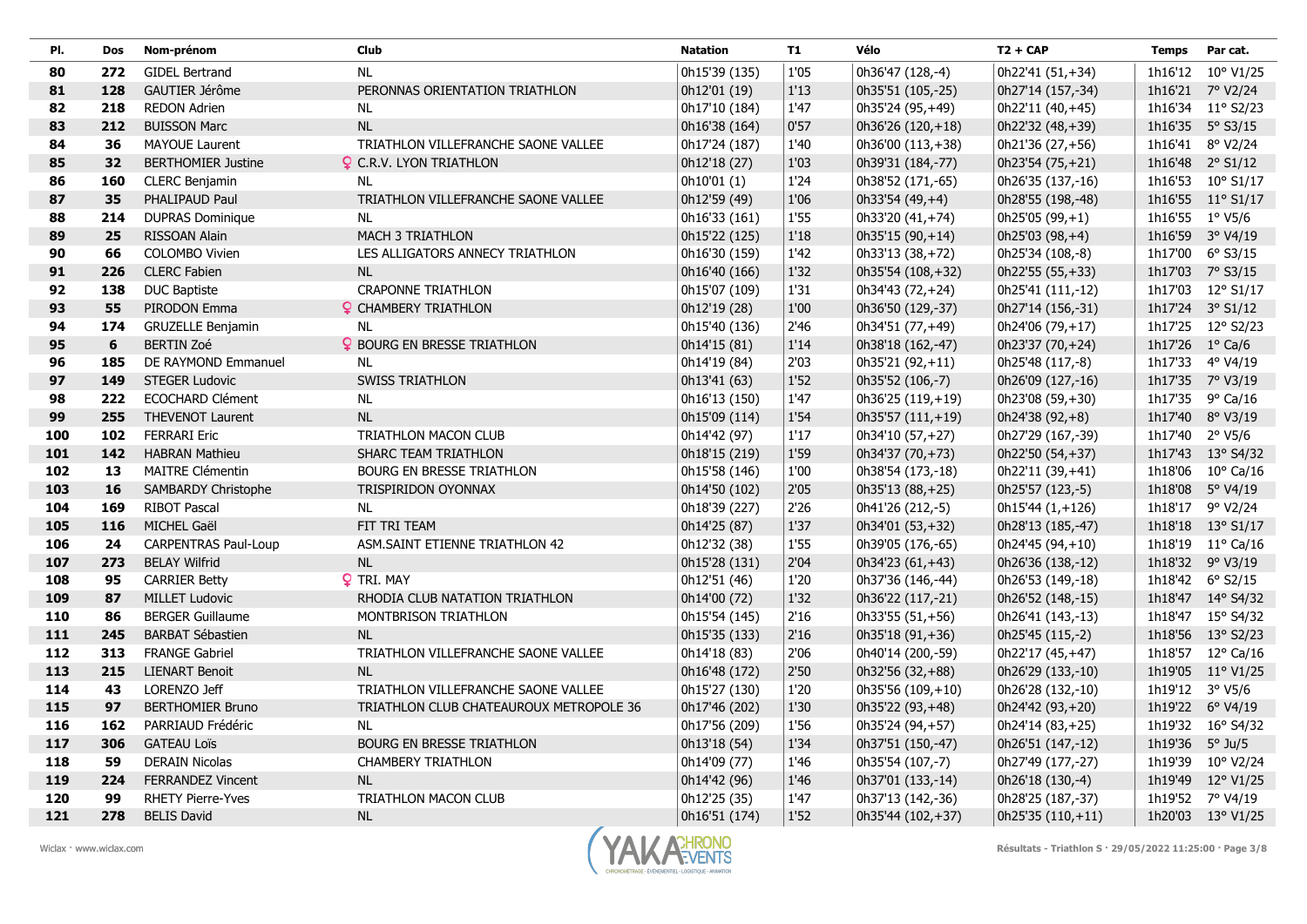| PI. | <b>Dos</b>              | Nom-prénom                    | <b>Club</b>                          | <b>Natation</b> | <b>T1</b> | Vélo                 | $T2 + CAP$        | <b>Temps</b>    | Par cat.           |
|-----|-------------------------|-------------------------------|--------------------------------------|-----------------|-----------|----------------------|-------------------|-----------------|--------------------|
| 122 | 101                     | <b>BATAILLARD Marie</b>       | <b>?</b> TRIATHLON MACON CLUB        | 0h15'20 (120)   | 1'32      | 0h37'38 (147,-11)    | 0h25'43 (112,+11) |                 | 1h20'15 7° S2/15   |
| 123 | 295                     | <b>THENON Cedric</b>          | <b>NL</b>                            | 0h16'39 (165)   | 1'40      | 0h36'07 (114,+29)    | 0h25'54 (122,+7)  |                 | 1h20'22 11° V2/24  |
| 124 | 135                     | <b>GRANGER Aurélien</b>       | <b>CRAPONNE TRIATHLON</b>            | 0h18'41 (229)   | 1'57      | 0h35'57 (110,+61)    | 0h23'46 (73,+34)  |                 | 1h20'23 14° S2/23  |
| 125 | 80                      | <b>BALME Guillaume</b>        | <b>ASSP TRIATHLON 69</b>             | 0h17'47 (203)   | 2'09      | 0h36'18 (116,+50)    | 0h24'08 (81,+24)  |                 | 1h20'23 12° V2/24  |
| 126 | 106                     | <b>KEZEL Christine</b>        | <b>Q</b> CHALON TRIATHLON CLUB       | 0h13'26 (56)    | 1'53      | 0h38'38 (168,-55)    | 0h26'38 (141,-5)  | 1h20'36 1° V3/7 |                    |
| 127 | 117                     | PERRINE Pijolat               | <b>Q</b> API TRI                     | 0h13'44 (65)    | 1'58      | 0h39'37 (186,-62)    | 0h25'20 (104,+15) |                 | 1h20'39 1° V1/13   |
| 128 | 123                     | <b>DUMENIL Pierre-Antoine</b> | API TRI                              | 0h15'27 (129)   | 1'14      | 0h33'39 (47,+38)     | 0h30'19 (224,-57) |                 | 1h20'41 14° S1/17  |
| 129 | 57                      | <b>DERAIN Anne Sylvie</b>     | <b>Q</b> CHAMBERY TRIATHLON          | 0h14'41 (95)    | 1'26      | 0h37'15 (143,-17)    | 0h27'32 (168,-16) | 1h20'56 1° V2/7 |                    |
| 130 | 231                     | <b>BISCH Jerome</b>           | NL                                   | 0h17'27 (189)   | 1'31      | 0h37'58 (153,+11)    | 0h24'02 (77,+34)  |                 | 1h20'59 17° S4/32  |
| 131 | 172                     | <b>CONVERT Olivier</b>        | NL                                   | 0h15'11 (115)   | 1'39      | 0h35'07 (85,+21)     | 0h29'03 (204,-35) |                 | 1h21'01 13° V2/24  |
| 132 | 310                     | <b>HOUSSET Morgan</b>         | <b>NL</b>                            | 0h15'12 (117)   | 1'37      | 0h35'28 (97,+17)     | 0h28'43 (195,-33) | 1h21'01         | 18° S4/32          |
| 133 | 9                       | ADELL DE ORTELLS Nathan       | <b>BOURG EN BRESSE TRIATHLON</b>     | 0h16'27 (156)   | 1'21      | 0h36'39 (122,+12)    | 0h26'36 (139,-2)  | 1h21'04         | $13^{\circ}$ Ca/16 |
| 134 | $\overline{\mathbf{z}}$ | <b>BATTU Mila</b>             | <b>9 BOURG EN BRESSE TRIATHLON</b>   | 0h14'30 (89)    | 1'06      | 0h38'38 (169,-47)    | 0h26'56 (150,-9)  | 1h21'11         | $2^{\circ}$ Ca/6   |
| 135 | 242                     | POCHON FABRE Maxime           | NL                                   | 0h18'54 (234)   | 1'16      | $ 0h35'51(104,+66) $ | 0h25'12 (103,+9)  | 1h21'14         | $14^{\circ}$ Ca/16 |
| 136 | 175                     | PERTUIS François              | <b>NL</b>                            | 0h17'39 (198)   | 1'36      | 0h33'51 (48,+74)     | 0h28'16 (186,-28) | 1h21'23         | 8° V4/19           |
| 137 | 161                     | <b>SAUTIER Jessica</b>        | $Q$ NL                               | 0h13'55 (69)    | 1'38      | 0h39'19 (179,-64)    | 0h26'42 (144,+2)  | 1h21'36         | $4^{\circ}$ S1/12  |
| 138 | 85                      | <b>YORCK Wurms</b>            | PAYS DE GEX TRIATHLON                | 0h14'47 (100)   | 1'19      | 0h35'00 (83,+19)     | 0h30'28 (228,-63) |                 | 1h21'36 9° V4/19   |
| 139 | 197                     | <b>MERCIER Yannick</b>        | <b>NL</b>                            | 0h16'01 (147)   | 1'17      | 0h37'08 (139,+1)     | 0h27'18 (160,-10) |                 | 1h21'45 14° V2/24  |
| 140 | 264                     | <b>MORNET Samuel</b>          | <b>NL</b>                            | 0h14'20 (85)    | 2'31      | 0h36'55 (130,+2)     | 0h27'59 (180,-22) |                 | 1h21'46 8° S3/15   |
| 141 | 177                     | PERTUIS Fabien                | <b>NL</b>                            | 0h19'07 (239)   | 1'29      | 0h35'44 (103,+64)    | 0h25'29 (106,+11) |                 | 1h21'50 15° S1/17  |
| 142 | 108                     | <b>RAT Elodie</b>             | <b>Q</b> HAUT JURA VO3 MAX TRIATHLON | 0h15'09 (112)   | 2'08      | 0h37'01 (135,+3)     | 0h27'33 (170,-16) |                 | 1h21'52 2° S3/15   |
| 143 | 79                      | <b>FISCHER Jade</b>           | <b>9 MONT BLANC TRIATHLON</b>        | 0h14'50 (103)   | 1'16      | 0h40'03 (194,-55)    | 0h25'53 (120,+4)  | 1h22'03         | $3^{\circ}$ Ca/6   |
| 144 | 252                     | <b>ROUSSET Hugues</b>         | NL                                   | 0h15'09 (113)   | 1'31      | 0h35'41 (101,+4)     | 0h29'41 (214,-42) |                 | 1h22'03 10° V3/19  |
| 145 | 298                     | DOMINGUEZ Rémi                | $\sf NL$                             | 0h16'27 (157)   | 2'01      | 0h39'42 (189,-17)    | 0h24'03 (78,+33)  |                 | 1h22'14 19° S4/32  |
| 146 | 31                      | ROBINEAU Stéphane             | SAINT PRIEST TRIATHLON               | 0h12'41 (39)    | 2'18      | 0h38'23 (164,-52)    | 0h28'57 (200,-34) |                 | 1h22'20 11° V3/19  |
| 147 | 239                     | <b>GOGUET Xavier</b>          | <b>NL</b>                            | 0h17'39 (199)   | 3'01      | 0h35'27 (96,+76)     | 0h26'15 (129,-2)  |                 | 1h22'24 12° V3/19  |
| 148 | 4                       | <b>CUENOT Elise</b>           | P BOURG EN BRESSE TRIATHLON          | 0h13'02 (51)    | 1'15      | 0h41'54 (227,-100)   | 0h26'14 (128)     | 1h22'26         | 4° Ca/6            |
| 149 | 250                     | <b>LAVIRE Lucas</b>           | $\sf NL$                             | 0h19'30 (247)   | 0'57      | $ 0h36'34(121,+46) $ | 0h25'45 (114,+18) | 1h22'48         | $16^{\circ}$ S1/17 |
| 150 | 275                     | <b>GOUTHERAUD Jeremie</b>     | <b>NL</b>                            | 0h18'47 (232)   | 2'30      | 0h34'51 (78,+81)     | 0h26'40 (142,-4)  | 1h22'50         | 20° S4/32          |
| 151 | 82                      | <b>BISSARDON Dominique</b>    | TRIATHLON CLUB DES MONTS DU LYONNAIS | 0h15'47 (143)   | 2'19      | $ 0h36'41(124,+13) $ | 0h28'27 (188,-14) |                 | 1h23'15 13° V3/19  |
| 152 | 179                     | PRIEUR Robin                  | <b>NL</b>                            | 0h15'24 (128)   | 2'22      | 0h39'04 (175,-21)    | 0h26'34 (136,+11) |                 | 1h23'25 15° S2/23  |
| 153 | 130                     | PONTHIEU Kathie               | <b>?</b> LUGDUNUM TRIATHLON CLUB     | 0h15'44 (138)   | 2'31      | 0h38'05 (155,+4)     | 0h27'15 (158)     | 1h23'36         | $3^{\circ}$ S3/15  |
| 154 | 78                      | <b>HEYER Gabrielle</b>        | <b>? MONT BLANC TRIATHLON</b>        | 0h17'28 (191)   | 1'32      | 0h38'02 (154,+9)     | 0h26'33 (135,+14) | 1h23'37         | $2^{\circ}$ V1/13  |
| 155 | 131                     | <b>POUTIER Justine</b>        | <b>Q</b> LUGDUNUM TRIATHLON CLUB     | 0h14'57 (106)   | 1'48      | 0h39'41 (188,-46)    | 0h27'11 (155,+2)  | 1h23'39         | $4^{\circ}$ S3/15  |
| 156 | 210                     | <b>STETTLER Christian</b>     | <b>NL</b>                            | 0h15'34 (132)   | 1'45      | 0h34'59 (82,+30)     | 0h31'27 (246,-55) |                 | 1h23'47 10° V4/19  |
| 157 | 213                     | <b>AZNAR Clément</b>          | NL                                   | 0h18'41 (228)   | 1'25      | 0h39'17 (178,+16)    | 0h24'27 (87,+34)  | 1h23'51         | 21° S4/32          |
| 158 | 236                     | <b>DELARUE Nicolas</b>        | <b>NL</b>                            | 0h16'41 (167)   | 2'59      | 0h36'44 (125,+38)    | 0h27'34 (172,-3)  | 1h24'01         | $9°$ S3/15         |
| 159 | 244                     | <b>BEL Laurent</b>            | <b>NL</b>                            | 0h18'35 (225)   | 1'23      | 0h37'44 (148, +25)   | 0h26'19 (131,+16) | 1h24'03         | 11° V4/19          |
| 160 | 217                     | <b>CURT Patrice</b>           | <b>NL</b>                            | 0h18'46 (231)   | 2'57      | 0h34'33 (68,+84)     | 0h28'05 (181,-10) |                 | 1h24'22 12° V4/19  |
| 161 | 14                      | <b>DAUBARD Patrick</b>        | <b>TRISPIRIDON OYONNAX</b>           | 0h16'33 (162)   | 2'13      | 0h38'18 $(161,+1)$   | 0h27'19 (162,+8)  | 1h24'26         | 13° V4/19          |
| 162 | 89                      | XHEMAILI Laura                | <b>?</b> PUBLIER TRIATHLON           | 0h14'51 (104)   | 1'14      | 0h37'57 (152,-30)    | 0h30'26 (227,-39) |                 | 1h24'29 8° S2/15   |
| 163 | 145                     | <b>SPAY Erwan</b>             | LICENCE INDIVIDUELLE HORS CLUB       | 0h15'47 (142)   | 2'03      | 0h38'53 (172,-17)    | 0h27'47 (175,-2)  |                 | 1h24'32 15° V2/24  |

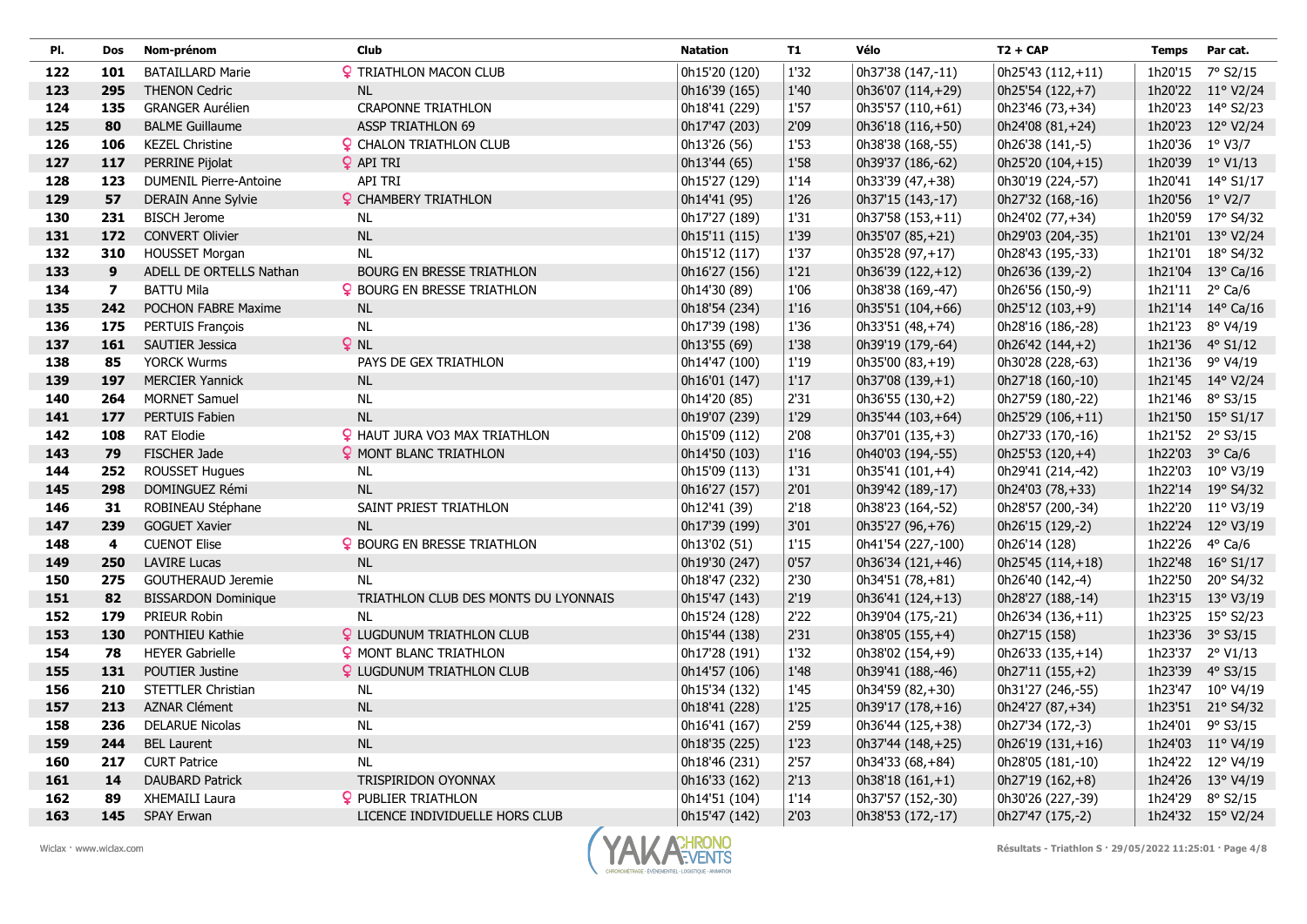| PI. | Dos | Nom-prénom                 | <b>Club</b>                        | <b>Natation</b> | <b>T1</b> | Vélo               | $T2 + CAP$        | <b>Temps</b>    | Par cat.           |
|-----|-----|----------------------------|------------------------------------|-----------------|-----------|--------------------|-------------------|-----------------|--------------------|
| 164 | 301 | <b>BADEL Guillaume</b>     | <b>NL</b>                          | 0h17'15 (186)   | 2'04      | 0h37'04 (137,+32)  | 0h28'10 (183,-10) | 1h24'34         | 14° V1/25          |
| 165 | 104 | <b>CORGIER Angélique</b>   | <b>? TRIATHLON MACON CLUB</b>      | 0h16'53 (177)   | 1'57      | 0h38'10 (157, +7)  | 0h27'35 (174)     | 1h24'36 1° S4/9 |                    |
| 166 | 282 | SAVARIAU Nicolas           | <b>NL</b>                          | 0h18'16 (220)   | $3'10$    | 0h35'57 (112,+56)  | 0h27'18 (161,+7)  | 1h24'42         | 22° S4/32          |
| 167 | 156 | <b>GALTIER Anthony</b>     | <b>NL</b>                          | 0h16'35 (163)   | 1'44      | 0h36'16 (115,+24)  | 0h30'18 (223,-33) | 1h24'54         | $16^{\circ}$ S2/23 |
| 168 | 77  | <b>REY Laure</b>           | <b>?</b> MONT BLANC TRIATHLON      | 0h15'22 (126)   | 2'08      | 0h39'31 (183,-29)  | 0h28'08 (182,-2)  | 1h25'11         | $3^{\circ}$ V1/13  |
| 169 | 22  | <b>FOUCHIER Pierre</b>     | RILLIEUX TRIATHLON                 | 0h14'47 (101)   | 1'24      | 0h41'00 (206,-73)  | $0h28'33(190,+1)$ | 1h25'46         | 14° V3/19          |
| 170 | 61  | <b>MASSONNET Christian</b> | TRISALEVE ANNEMASSE AGGLO          | 0h19'29 (246)   | 1'55      | 0h36'58 (132,+47)  | 0h27'25 (164,+11) | 1h25'49         | 14° V4/19          |
| 171 | 219 | PARAT Grégory              | <b>NL</b>                          | 0h18'58 (236)   | 3'27      | 0h36'22 (118,+61)  | 0h27'01 (152,+14) | 1h25'49         | $15^{\circ}$ V1/25 |
| 172 | 159 | <b>CORMIER Thomas</b>      | <b>NL</b>                          | 0h15'21 (124)   | 1'29      | 0h39'59 (193,-44)  | 0h29'02 (203,-10) |                 | 1h25'53 17° S2/23  |
| 173 | 304 | <b>CHOLAT Florent</b>      | A. L. ECHIROLLES TRIATHLON         | 0h16'08 (148)   | 2'02      | 0h40'10 (195,-28)  | 0h27'33 (169,+7)  | 1h25'54         | $10^{\circ}$ S3/15 |
| 174 | 119 | DUVAL Virginie             | <b>Q</b> API TRI                   | 0h16'29 (158)   | 2'23      | 0h40'13 (198,-15)  | 0h27'00 (151,+14) | 1h26'06         | $2°$ S4/9          |
| 175 | 176 | TABOURET Stephane          | <b>NL</b>                          | 0h22'09 (273)   | 2'16      | 0h36'45 (126,+58)  | 0h24'57 (96,+36)  | 1h26'09         | 16° V2/24          |
| 176 | 144 | <b>BOUILLOD David</b>      | LICENCE INDIVIDUELLE HORS CLUB     | 0h15'45 (139)   | 2'20      | 0h38'37 (167,-11)  | 0h29'42 (215,-16) |                 | 1h26'25 17° V2/24  |
| 177 | 93  | FOSSANO Luana              | <b>Q</b> T.C.G. 79 PARTHENAY       | 0h13'14 (53)    | 1'15      | 0h39'12 (177,-65)  | 0h32'45 (263,-60) | 1h26'27         | $5^{\circ}$ S1/12  |
| 178 | 277 | <b>BLANCHET Florent</b>    | <b>NL</b>                          | 0h20'19 (258)   | 2'45      | 0h37'29 (144,+55)  | 0h25'53 (121,+23) |                 | 1h26'27 11° S3/15  |
| 179 | 114 | <b>BORNUAT Gregory</b>     | FIT TRI TEAM                       | 0h19'57 (255)   | 2'29      | 0h38'14 (159,+41)  | 0h25'51 (119,+27) | 1h26'33         | $16^{\circ}$ V1/25 |
| 180 | 107 | PONCET Nadine              | <b>?</b> TRIATH LONS               | 0h15'44 (137)   | 1'49      | 0h41'31 (216,-48)  | 0h27'29 (165,+7)  | 1h26'34         | $2^{\circ}$ V2/7   |
| 181 | 51  | SIEGLER Logan              | TRIATHLON AMBERIEU EN BUGEY        | 0h16'32 (160)   | 1'36      | 0h38'09 (156)      | 0h30'18 (221,-30) | 1h26'36         | 18° S2/23          |
| 182 | 5   | <b>KOENIG Sarah</b>        | <b>Q</b> BOURG EN BRESSE TRIATHLON | 0h12'22 (33)    | 1'25      | 0h40'57 (205,-98)  | 0h32'07 (255,-46) | 1h26'53         | $5^{\circ}$ Ca/6   |
| 183 | 300 | <b>BIGINI Stephane</b>     | <b>NL</b>                          | 0h18'44 (230)   | 3'07      | 0h44'50 (263,-17)  | 0h20'14 (14,+72)  |                 | 1h26'56 15° V4/19  |
| 184 | 258 | <b>GRAIL Stephane</b>      | <b>NL</b>                          | 0h21'36 (268)   | 2'36      | 0h37'07 (138,+52)  | 0h25'44 (113,+28) | 1h27'05         | 18° V2/24          |
| 185 | 72  | <b>BLANCHET Karine</b>     | <b>?</b> ANNONAY TRIATHLON         | 0h14'35 (92)    | 2'04      | 0h39'47 (191,-51)  | 0h30'44 (234,-29) |                 | 1h27'11 2° V3/7    |
| 186 | 289 | <b>METRAZ Florian</b>      | <b>NL</b>                          | 0h24'02 (284)   | 2'43      | 0h37'08 (141,+41)  | 0h23'55 (76,+53)  | 1h27'49         | 23° S4/32          |
| 187 | 132 | <b>MOISSON Morgane</b>     | <b>Q</b> LUGDUNUM TRIATHLON CLUB   | 0h19'55 (253)   | 3'07      | 0h36'45 (127,+62)  | 0h28'12 (184,+6)  |                 | 1h28'01 5° S3/15   |
| 188 | 3   | <b>AUGUSTIN Aline</b>      | P BOURG EN BRESSE TRIATHLON        | 0h16'45 (171)   | 1'27      | 0h41'09 (209,-35)  | 0h28'57 (201,+2)  | 1h28'20         | $2^{\circ}$ Ju/5   |
| 189 | 164 | <b>BLONDET Ianis</b>       | NL                                 | 0h17'48 (204)   | 1'53      | 0h42'05 (233,-24)  | 0h26'33 (134,+29) | 1h28'20         | $17^{\circ}$ S1/17 |
| 190 | 53  | <b>SCHMITT Chloe</b>       | <b>9</b> GUC TRIATHLON             | 0h16'27 (155)   | 1'30      | 0h42'00 (229,-49)  | 0h28'40 (192,+5)  | 1h28'39         | $9°$ S2/15         |
| 191 | 312 | PAGES FOUCHIER Jeanne      | <b>Q</b> RILLIEUX TRIATHLON        | 0h15'06 (108)   | 1'44      | 0h42'58 (239,-75)  | 0h28'55 (199,+3)  | 1h28'45 3° Ju/5 |                    |
| 192 | 124 | SOMMERVOGEL Jean           | <b>API TRI</b>                     | 0h16'52 (176)   | 3'09      | 0h40'14 (199,+5)   | 0h28'31 (189,+6)  | 1h28'47 1° V6/4 |                    |
| 193 | 285 | SAÏSSAC Jérôme             | <b>NL</b>                          | 0h17'39 (197)   | 4'20      | 0h39'22 (180,+27)  | 0h27'29 (166,+20) |                 | 1h28'50 24° S4/32  |
| 194 | 284 | <b>GINET PERROT Marion</b> | $Q$ NL                             | 0h15'21 (122)   | 2'02      | 0h40'55 (204,-46)  | 0h30'31 (230,-15) |                 | 1h28'52 6° S3/15   |
| 195 | 220 | <b>COIN Jean-Francois</b>  | NL                                 | 0h17'11 (185)   | 4'39      | 0h40'18 (201,+15)  | 0h26'45 (146,+27) |                 | 1h28'55 15° V3/19  |
| 196 | 269 | <b>BERNARD Thierry</b>     | <b>NL</b>                          | 0h19'03 (237)   | 2'26      | 0h39'33 (185,+22)  | 0h27'53 (178,+13) | 1h28'56         | 25° S4/32          |
| 197 | 290 | <b>BURRET Virginie</b>     | $Q$ NL                             | 0h16'15 (151)   | 2'12      | 0h39'28 (182,-15)  | 0h31'00 (240,-20) | 1h28'57         | $4^{\circ}$ V1/13  |
| 198 | 28  | VICENS Jean                | E.F.S. RHONE ALPES TRIATHLON       | 0h17'31 (192)   | 2'19      | 0h41'40 (219,-17)  | 0h27'33 (171,+16) | 1h29'06         | 16° V4/19          |
| 199 | 223 | PORTAS Angélique           | $Q$ NL                             | 0h13'29 (57)    | 2'06      | 0h43'19 (243,-109) | 0h30'18 (222,-13) | 1h29'14         | $6^{\circ}$ S1/12  |
| 200 | 186 | PACCAUT Jean-Christophe    | <b>NL</b>                          | 0h20'08 (256)   | 2'13      | 0h38'13 (158, +43) | 0h28'38 (191,+2)  | 1h29'14         | 16° V3/19          |
| 201 | 293 | PARENT Cyrielle            | $Q$ NL                             | 0h18'14 (218)   | 1'54      | 0h38'23 (163, +26) | 0h30'47 (235,-18) | 1h29'20         | 7° S1/12           |
| 202 | 241 | <b>WADOUX François</b>     | <b>NL</b>                          | 0h19'47 (250)   | 2'29      | 0h39'54 (192,+20)  | 0h27'08 (153,+22) | 1h29'20         | 17° V1/25          |
| 203 | 134 | <b>VALLEE Angelique</b>    | <b>Q</b> CRAPONNE TRIATHLON        | 0h17'05 (182)   | 2'02      | 0h41'29 (213,-22)  | 0h28'53 (197)     | 1h29'31         | 7° S3/15           |
| 204 | 240 | <b>CUMIN Antoine</b>       | <b>NL</b>                          | 0h18'56 (235)   | $3'18$    | 0h39'44 (190,+23)  | 0h27'35 (173,+16) | 1h29'34         | 18° V1/25          |
| 205 | 237 | <b>CHEVILLARD Martin</b>   | <b>NL</b>                          | 0h16'41 (169)   | 2'15      | $0h38'24(165,+2)$  | 0h32'14 (257,-33) |                 | 1h29'36 19° S2/23  |



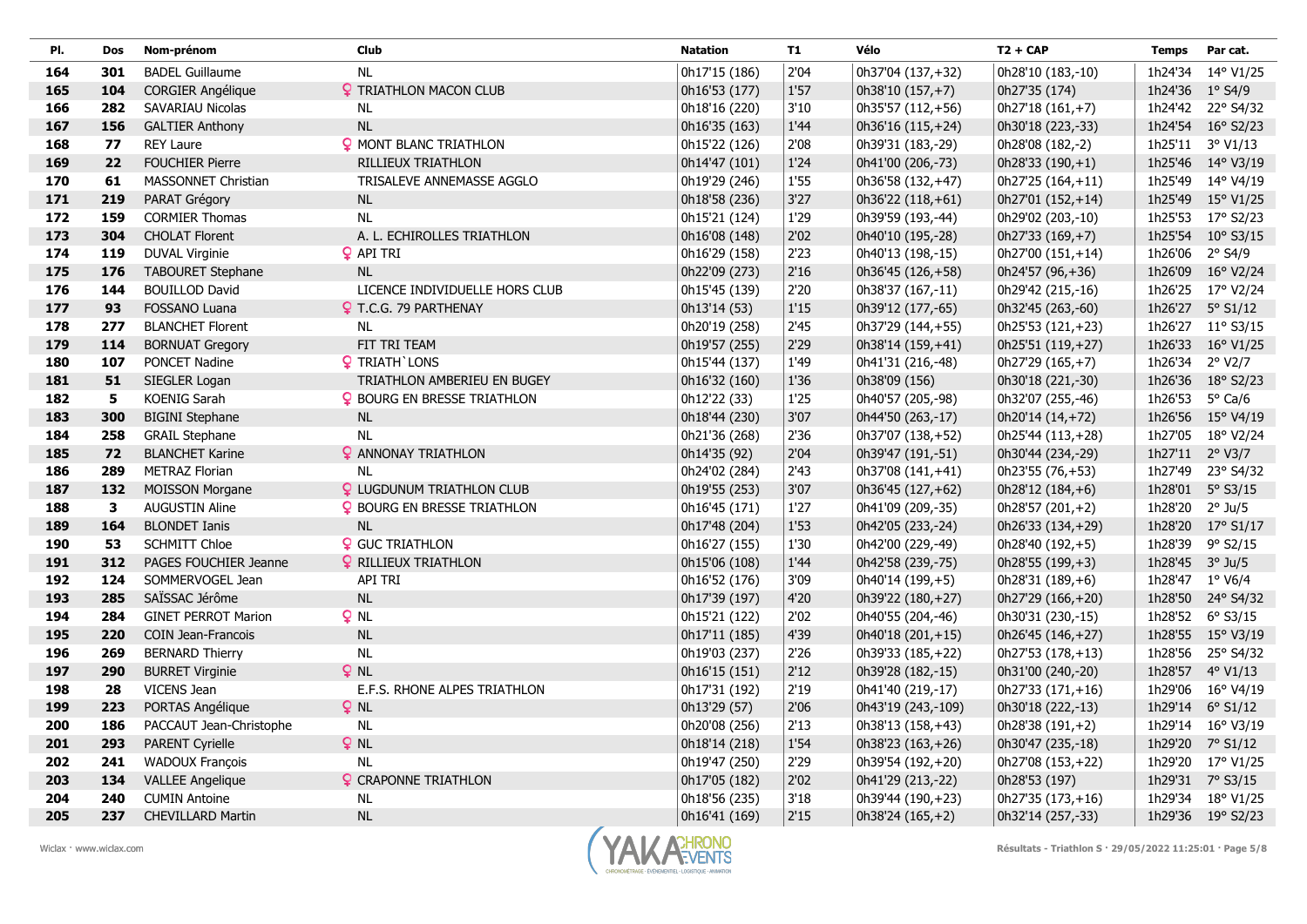| PI. | Dos | Nom-prénom                    | Club                                   | <b>Natation</b> | <b>T1</b> | Vélo                 | $T2 + CAP$         | <b>Temps</b> | Par cat.          |
|-----|-----|-------------------------------|----------------------------------------|-----------------|-----------|----------------------|--------------------|--------------|-------------------|
| 206 | 83  | <b>BISSARDON Sohane</b>       | P TRIATHLON CLUB DES MONTS DU LYONNAIS | 0h14'08 (76)    | $1'16$    | 0h42'05 (232,-104)   | 0h32'10 (256,-32)  | 1h29'41      | $4°$ Ju/5         |
| 207 | 88  | <b>BERGERON Elodie</b>        | <b>Q</b> PUBLIER TRIATHLON             | 0h18'10 (217)   | 2'27      | $ 0h37'49(149,+35) $ | 0h31'13 (242,-25)  |              | 1h29'41 5° V1/13  |
| 208 | 17  | <b>WANWESTWINKEL Philippe</b> | TRISPIRIDON OYONNAX                    | 0h16'49 (173)   | 1'52      | 0h41'43 (222,-31)    | 0h29'21 (208,-9)   |              | 1h29'46 4° V5/6   |
| 209 | 287 | MISERIAUX Samuel              | <b>NL</b>                              | 0h21'52 (271)   | 1'34      | $ 0h41'04(208,+14) $ | 0h25'34 (107,+35)  | 1h30'06      | 20° S2/23         |
| 210 | 170 | LOY Anne                      | $Q$ NL                                 | 0h15'08 (110)   | 2'17      | 0h41'50 (224,-55)    | 0h30'51 (238,-21)  | 1h30'08      | 3° S4/9           |
| 211 | 253 | POURRET Manon                 | $Q$ NL                                 | 0h15'21 (123)   | 2'15      | 0h44'34 (258,-84)    | 0h27'56 (179,+14)  | 1h30'09      | $6^{\circ}$ Ca/6  |
| 212 | 30  | JOURNET Frederic              | SAINT PRIEST TRIATHLON                 | 0h17'26 (188)   | 2'23      | 0h40'12 (197)        | 0h30'23 (226,-16)  |              | 1h30'25 5° V5/6   |
| 213 | 205 | <b>BUISSON Laurent</b>        | $\sf NL$                               | 0h17'51 (205)   | 1'43      | 0h44'45 (261,-54)    | 0h26'07 (125,+29)  |              | 1h30'28 26° S4/32 |
| 214 | 221 | <b>BONALDI Cedric</b>         | NL                                     | 0h19'13 (243)   | 3'16      | 0h42'01 (230,+5)     | 0h25'57 (124,+29)  |              | 1h30'29 19° V1/25 |
| 215 | 50  | <b>RIEHL Christophe</b>       | TRIATHLON AMBERIEU EN BUGEY            | 0h17'37 (195)   | 1'42      | $ 0h38'26(166,+9) $  | 0h33'04 (267,-39)  |              | 1h30'51 17° V4/19 |
| 216 | 257 | <b>BALANDRAS Louisiane</b>    | $Q$ NL                                 | 0h18'35 (224)   | 2'12      | 0h41'30 (214,-4)     | 0h28'46 (196,+11)  |              | 1h31'05 10° S2/15 |
| 217 | 297 | RIGOLLET Jeremy               | NL                                     | 0h19'22 (245)   | 2'42      | 0h39'28 (181,+27)    | 0h29'30 (212,-2)   |              | 1h31'05 27° S4/32 |
| 218 | 251 | <b>ROUSSET Mia</b>            | $P$ NL                                 | 0h14'46 (99)    | 2'26      | 0h44'31 (257,-89)    | 0h29'28 (211,-2)   |              | 1h31'12 8° S1/12  |
| 219 | 274 | NICOLET Raphaël               | NL                                     | 0h19'09 (240)   | 1'34      | $ 0h41'12(211,+3) $  | 0h29'19 (207)      |              | 1h31'15 19° V2/24 |
| 220 | 229 | <b>HUESO Manon</b>            | $Q$ NL                                 | 0h18'01 (212)   | 2'26      | 0h43'38 (249,-26)    | 0h27'10 (154,+20)  |              | 1h31'16 11° S2/15 |
| 221 | 190 | <b>BRIOT Lisia</b>            | $Q$ NL                                 | 0h16'41 (168)   | 3'00      | 0h43'58 (254,-44)    | 0h27'48 (176,+15)  |              | 1h31'29 12° S2/15 |
| 222 | 280 | TEYSSEYRE Dorothée            | $Q$ NL                                 | 0h18'09 (216)   | 1'52      | $ 0h40'37(203,+1) $  | 0h30'50 (237,-18)  |              | 1h31'29 6° V1/13  |
| 223 | 173 | <b>FLAMAND Benedicte</b>      | $Q$ NL                                 | 0h17'34 (193)   | 4'00      | 0h43'21 (245,-15)    | 0h26'37 (140,+24)  |              | 1h31'34 8° S3/15  |
| 224 | 302 | <b>DEFFONTIS Celine</b>       | $Q$ NL                                 | 0h16'20 (153)   | 1'42      | 0h42'03 (231,-49)    | 0h31'32 (249,-27)  |              | 1h31'38 7° V1/13  |
| 225 | 196 | <b>CARRIER Mathilde</b>       | $Q$ NL                                 | 0h19'20 (244)   | 1'52      | $ 0h38'16(160,+34) $ | 0h32'15 (258,-33)  |              | 1h31'44 4° S4/9   |
| 226 | 307 | <b>CHAMBONNIERE Sophie</b>    | <b>?</b> TRISPIRIDON OYONNAX           | 0h20'46 (260)   | 1'50      | 0h39'38 (187,+24)    | 0h29'33 (213)      |              | 1h31'48 5° S4/9   |
| 227 | 48  | <b>MERMIER Mathias</b>        | <b>ASVEL TRIATHLON</b>                 | 0h16'22 (154)   | 2'12      | 0h43'11 (242,-52)    | 0h30'22 (225,-10)  |              | 1h32'09 17° V3/19 |
| 228 | 147 | <b>BRONSIN Cyrille</b>        | LICENCE INDIVIDUELLE HORS CLUB         | 0h17'51 (206)   | 1'42      | $0h39'00(174,+3)$    | 0h33'58 (271,-44)  |              | 1h32'31 20° V2/24 |
| 229 | 271 | <b>MAIRET Cécile</b>          | $Q$ NL                                 | 0h17'56 (208)   | 2'05      | 0h42'49 (238,-28)    | 0h29'44 $(216,+3)$ |              | 1h32'35 13° S2/15 |
| 230 | 109 | <b>GIRAUD Emmanuelle</b>      | <b>Q</b> WILD TEAM TRIATHLON           | 0h15'46 (140)   | 3'02      | 0h41'55 (228,-36)    | 0h31'52 (253,-23)  |              | 1h32'36 3° V3/7   |
| 231 | 254 | <b>DUMERY Simon</b>           | NL                                     | 0h17'59 (210)   | 2'03      | 0h42'46 (237,-25)    | 0h29'59 (218)      |              | 1h32'49 21° S2/23 |
| 232 | 148 | <b>TEPPE Anais</b>            | P LICENCE INDIVIDUELLE HORS CLUB       | 0h17'28 (190)   | 1'49      | 0h46'16 (269,-68)    | 0h27'15 (159,+20)  |              | 1h32'50 9° S3/15  |
| 233 | 308 | <b>CALA Anaïs</b>             | <b>Q</b> LUGDUNUM TRIATHLON CLUB       | 0h17'39 (200)   | 2'09      | 0h41'12 (210,-13)    | 0h31'56 (254,-25)  |              | 1h32'58 10° S3/15 |
| 234 | 201 | <b>PRIEUR Caroline</b>        | $Q$ NL                                 | 0h21'01 (263)   | 2'33      | 0h40'11 (196,+22)    | 0h29'22 (209,+4)   |              | 1h33'08 6° S4/9   |
| 235 | 249 | <b>LAURENT Arnaud</b>         | NL                                     | 0h23'06 (278)   | 1'33      | $ 0h41'47(223,+16) $ | 0h26'43 (145,+19)  |              | 1h33'11 20° V1/25 |
| 236 | 247 | ACETI VENDRAMI Daniela        | $Q$ NL                                 | 0h19'11 (241)   | 2'17      | 0h41'31 (215,-3)     | 0h30'15 (220,-3)   |              | 1h33'15 4° V3/7   |
| 237 | 165 | PROBERT Sophie                | $Q$ NL                                 | 0h19'57 (254)   | 1'52      | 0h42'22 (234,-5)     | 0h29'12 (205,+4)   |              | 1h33'25 11° S3/15 |
| 238 | 267 | <b>GRACIO Béatrice</b>        | o nl                                   | 0h18'02 (213)   | 1'58      | 0h42'26 (235,-27)    | 0h31'22 (244,-9)   |              | 1h33'49 8° V1/13  |
| 239 | 137 | <b>CHAREYRE Fabrice</b>       | <b>CRAPONNE TRIATHLON</b>              | 0h18'00 (211)   | 2'38      | 0h41'43 (221,-10)    | 0h31'28 (247,-11)  |              | 1h33'50 21° V2/24 |
| 240 | 157 | NALY Christophe               | <b>NL</b>                              | 0h18'32 (222)   | 1'47      | 0h41'41 (220,-9)     | 0h31'52 (252,-19)  |              | 1h33'52 21° V1/25 |
| 241 | 234 | <b>ROMAND Nicolas</b>         | <b>NL</b>                              | 0h16'10 (149)   | 3'25      | 0h41'33 (217,-21)    | 0h33'07 (268,-31)  |              | 1h34'17 22° V1/25 |
| 242 | 44  | DOBLANZKY Caroline            | <b>? OULLINS TRIATHLON</b>             | 0h16'51 (175)   | 2'14      | 0h44'36 (259,-57)    | 0h30'43 (233,-5)   |              | 1h34'27 14° S2/15 |
| 243 | 292 | <b>BARBET Jean-André</b>      | <b>NL</b>                              | 0h23'59 (282)   | 1'40      | 0h37'30 (145,+42)    | 0h31'19 (243,-9)   | 1h34'29      | $1^{\circ}$ V7/2  |
| 244 | 150 | MARTI Céline                  | <b>Q</b> SWISS TRIATHLON               | 0h17'06 (183)   | 1'32      | 0h41'54 (226,-34)    | 0h34'14 (273,-44)  |              | 1h34'48 9° V1/13  |
| 245 | 225 | <b>BERTHIER MASSE Elsa</b>    | $Q$ NL                                 | 0h17'05 (181)   | 3'29      | 0h44'06 (255,-31)    | 0h30'31 (229,+1)   |              | 1h35'11 3° V2/7   |
| 246 | 120 | <b>CHAMBAZ Yann</b>           | <b>API TRI</b>                         | 0h16'44 (170)   | 1'47      | 0h38'46 (170,-7)     | 0h38'16 (286,-75)  |              | 1h35'34 23° V1/25 |
| 247 | 73  | <b>MAFILLE Valerie</b>        | <b>2 ANNONAY TRIATHLON</b>             | 0h19'12 (242)   | 2'39      | 0h43'10 (241,-11)    | 0h30'34 (231,+3)   |              | 1h35'36 5° V3/7   |

 $\sim$ 

I

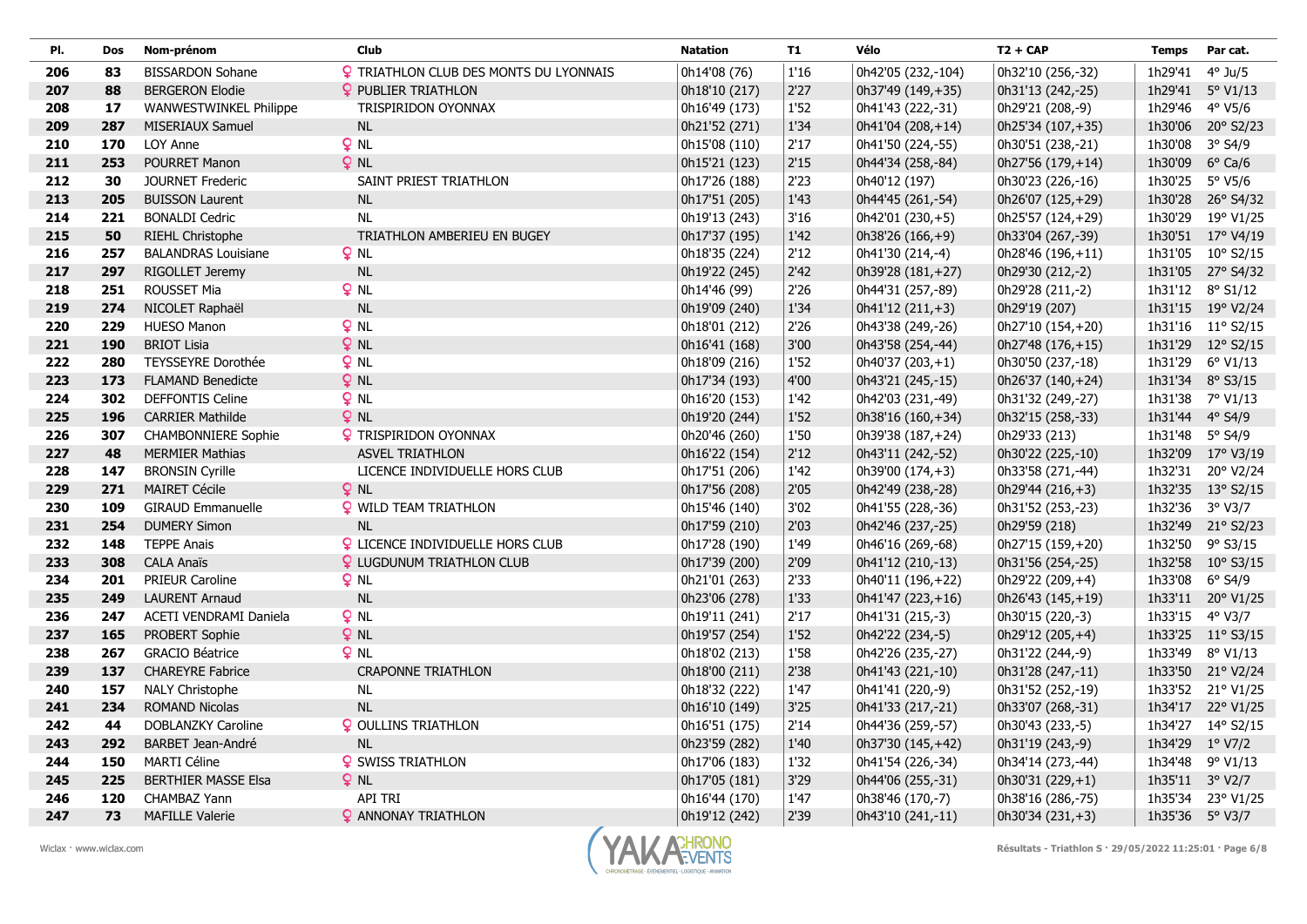| PI. | Dos          | Nom-prénom                    | Club                                     | <b>Natation</b> | <b>T1</b> | Vélo                 | $T2 + CAP$        | <b>Temps</b>    | Par cat.           |
|-----|--------------|-------------------------------|------------------------------------------|-----------------|-----------|----------------------|-------------------|-----------------|--------------------|
| 248 | 299          | <b>COLLET Laurine</b>         | $Q$ NL                                   | 0h22'20 (274)   | 1'55      | 0h40'22 (202,+20)    | 0h31'12 (241,-3)  | 1h35'50         | $15^{\circ}$ S2/15 |
| 249 | 133          | <b>DUMAS Marine</b>           | <b>?</b> CRAPONNE TRIATHLON              | 0h13'54 (68)    | 2'00      | 0h47'17 (273,-150)   | 0h32'57 (264,-14) | 1h36'10         | $9^{\circ}$ S1/12  |
| 250 | 75           | <b>CLAYTON Aandrea</b>        | <b>9 MONT BLANC TRIATHLON</b>            | 0h16'58 (178)   | 1'41      | 0h43'30 (248,-56)    | 0h34'04 (272,-27) | 1h36'15 6° V3/7 |                    |
| 251 | 286          | <b>CLERC Pascal</b>           | <b>NL</b>                                | 0h17'35 (194)   | 3'29      | 0h43'58 (253,-25)    | 0h31'31 (248,-2)  | 1h36'34 2° V6/4 |                    |
| 252 | 178          | <b>GRALL Margaux</b>          | $Q$ NL                                   | 0h17'42 (201)   | 3'59      | 0h45'10 (266,-24)    | 0h29'57 (217,+5)  |                 | 1h36'50 12° S3/15  |
| 253 | 235          | DE MONTLAS Florian            | <b>NL</b>                                | 0h22'24 (275)   | 2'58      | $ 0h41'35(218,+17) $ | 0h30'03 (219,+5)  |                 | 1h37'01 28° S4/32  |
| 254 | 266          | <b>MONTET Carine</b>          | $Q$ NL                                   | 0h17'00 (179)   | 2'37      | 0h41'03 (207,-15)    | 0h36'33 (280,-49) |                 | 1h37'15 10° V1/13  |
| 255 | 296          | <b>BOURDIN GRIMAND Romain</b> | <b>NL</b>                                | 0h19'49 (251)   | 3'53      | 0h43'43 (250,-1)     | 0h30'49 (236,+7)  |                 | 1h38'15 29° S4/32  |
| 256 | 52           | <b>VUILLAUME Isabelle</b>     | <b>Q</b> VALENCE TRIATHLON               | 0h17'03 (180)   | 2'02      | 0h47'05 (272,-74)    | 0h32'31 (260,-3)  | 1h38'42 4° V2/7 |                    |
| 257 | 288          | <b>LECOINTRE Romain</b>       | NL                                       | 0h21'36 (269)   | 2'41      | $ 0h42'59(240,+5) $  | 0h31'27 (245,+4)  |                 | 1h38'45 24° V1/25  |
| 258 | 216          | <b>GRESTEAU Remy</b>          | <b>NL</b>                                | 0h25'06 (289)   | 2'53      | 0h43'28 (247,+14)    | 0h27'25 (163,+13) |                 | 1h38'54 30° S4/32  |
| 259 | 228          | <b>POLLET Amelie</b>          | $Q$ NL                                   | 0h20'49 (262)   | 1'57      | 0h44'21 (256,-8)     | $0h31'47(250,+1)$ |                 | 1h38'56 13° S3/15  |
| 260 | 268          | <b>SASSOT Lucas</b>           | <b>NL</b>                                | 0h21'31 (267)   | 2'13      | 0h43'50 (251,-1)     | 0h31'49 (251,+3)  |                 | 1h39'25 12° S3/15  |
| 261 | 189          | <b>BRIOT Luce</b>             | $Q$ NL                                   | 0h19'50 (252)   | 3'01      | 0h43'57 (252,-2)     | 0h33'14 (269,-5)  | 1h40'04 5° Ju/5 |                    |
| 262 | 63           | PEYRET Blandine               | <b>Q</b> LES ALLIGATORS ANNECY TRIATHLON | 0h17'53 (207)   | 2'13      | 0h44'55 (264,-40)    | 0h35'46 (278,-14) | 1h40'49 5° V2/7 |                    |
| 263 | 203          | <b>TUTIAUX Simon</b>          | <b>NL</b>                                | 0h19'42 (249)   | 2'57      | 0h49'04 (278,-21)    | 0h29'12 (206,+9)  |                 | 1h40'57 13° S3/15  |
| 264 | 46           | <b>DOTTE Françoise</b>        | <b>? OULLINS TRIATHLON</b>               | 0h24'31 (286)   | 4'30      | 0h41'52 (225,+19)    | 0h30'39 (232,+6)  | 1h41'33 1° V5/1 |                    |
| 265 | 182          | <b>THIERY Marie Sophie</b>    | $Q$ NL                                   | 0h20'41 (259)   | 4'11      | $ 0h43'24(246,+6) $  | 0h33'16 (270)     |                 | 1h41'34 11° V1/13  |
| 266 | 260          | ANDRE Cloé                    | $Q$ NL                                   | 0h18'06 (215)   | 2'33      | 0h49'02 (277,-47)    | 0h32'16 (259,+1)  | 1h41'59 7° S4/9 |                    |
| 267 | 195          | PEREIRA David                 | <b>NL</b>                                | 0h23'00 (277)   | 5'40      | $ 0h44'40(260,+12) $ | 0h28'59 (202,+9)  |                 | 1h42'21 18° V3/19  |
| 268 | 193          | <b>GUICHARD Laurine</b>       | $Q$ NL                                   | 0h18'32 (221)   | 3'28      | 0h45'01 (265,-18)    | 0h36'42 (281,-9)  |                 | 1h43'45 10° S1/12  |
| 269 | 262          | <b>HEMON Mael</b>             | NL                                       | 0h23'08 (279)   | 6'03      | $ 0h45'58(267,+10) $ | 0h28'43 (194,+12) |                 | 1h43'54 22° S2/23  |
| 270 | 279          | JASSERAND Rodolphe            | <b>NL</b>                                | 0h20'10 (257)   | 3'43      | 0h51'17 (281,-17)    | 0h28'42 (193,+10) |                 | 1h43'54 19° V3/19  |
| 271 | 311          | <b>CHABIN Adam</b>            | LEMAN TRIATHLON CLUB                     | 0h21'28 (265)   | 2'51      | 0h55'58 (285,-17)    | $0h24'16(84,+13)$ |                 | 1h44'34 15° Ca/16  |
| 272 | 194          | PEREIRA Fabienne              | $Q$ NL                                   | 0h21'27 (264)   | 2'56      | 0h45'59 (268)        | 0h34'17 (274,-4)  | 1h44'41 6° V2/7 |                    |
| 273 | 45           | <b>BOUTOUTA Nadir</b>         | <b>OULLINS TRIATHLON</b>                 | 0h18'36 (226)   | 3'55      | 0h42'42 (236,-2)     | 0h40'03 (289,-22) |                 | 1h45'17 18° V4/19  |
| 274 | 180          | <b>VIVENS Christian</b>       | <b>NL</b>                                | 0h17'37 (196)   | 4'10      | 0h46'18 (270,-29)    | 0h38'07 (285,-10) | 1h46'13 3° V6/4 |                    |
| 275 | 181          | <b>GABET Mathieu</b>          | NL                                       | 0h23'10 (280)   | 4'06      | 0h43'19 (244,+13)    | 0h36'02 (279,-6)  |                 | 1h46'38 25° V1/25  |
| 276 | 243          | <b>MARXER Sylvie</b>          | $Q$ NL                                   | 0h21'54 (272)   | 3'22      | 0h47'32 (274,-1)     | 0h35'03 (275,-1)  | 1h47'52 7° V3/7 |                    |
| 277 | 155          | <b>GEFFRAYE Sibylle</b>       | $Q$ NL                                   | 0h21'36 (270)   | $3'17$    | 0h53'51 (284,-10)    | 0h29'26 (210,+5)  |                 | 1h48'11 11° S1/12  |
| 278 | 49           | <b>COHENDY Gérald</b>         | COMITE SPORTIF DU LAC DES SAPINS         | 0h24'43 (288)   | 3'08      | 0h44'50 (262,+9)     | 0h37'10 (282,-4)  | 1h49'54 2° V7/2 |                    |
| 279 | 204          | <b>GOMOT Laetitia</b>         | $Q$ NL                                   | 0h19'41 (248)   | 3'06      | 0h49'06 (279,-20)    | 0h38'57 (287,-6)  | 1h50'51 7° V2/7 |                    |
| 280 | 121          | <b>MAZMANIAN Severine</b>     | <b>Q</b> API TRI                         | 0h18'52 (233)   | 4'19      | 0h46'25 (271,-9)     | 0h41'13 (290,-14) | 1h50'51         | 8° S4/9            |
| 281 | 192          | <b>BARBAT Pierre</b>          | $\sf NL$                                 | 0h23'50 (281)   | $2'12$    | 0h52'59 (283,-4)     | 0h32'59 (266,+2)  |                 | 1h52'01 23° S2/23  |
| 282 | 276          | JACQUET Ludovic               | <b>NL</b>                                | 0h24'25 (285)   | 2'39      | 0h47'53 (275,+3)     | 0h37'13 (283,-4)  |                 | 1h52'11 22° V2/24  |
| 283 | 15           | <b>CREUZET Claude</b>         | <b>TRISPIRIDON OYONNAX</b>               | 0h22'46 (276)   | 2'17      | 0h50'01 (280,-6)     | 0h37'46 (284,-4)  |                 | 1h52'52 23° V2/24  |
| 284 | 261          | <b>HEMON Enora</b>            | <b>Q</b> NL                              | 0h24'33 (287)   | 3'56      | 0h56'03 (286,+1)     | 0h32'58 (265,+1)  |                 | 1h57'31 12° S1/12  |
| 285 | $\mathbf{1}$ | <b>REGENT Thomas</b>          | <b>TEAM LIFETRI</b>                      | 0h18'04 (214)   | 15'54     | 0h52'10 (282,+7)     | 0h32'39 (261,+1)  | 1h58'48         | $2^{\circ}$ HA/2   |
| 286 | 246          | <b>BAUDRU Jean Louis</b>      | <b>NL</b>                                | 0h20'46 (261)   | 5'08      | $0h47'54(276,+1)$    | 0h45'17 (291,-9)  | 1h59'06 4° V6/4 |                    |
| 287 | 136          | FIOROTTO Anthony              | <b>CRAPONNE TRIATHLON</b>                | 0h25'52 (291)   | 2'05      | 1h00'15 (288,-5)     | 0h32'42 (262, +2) |                 | 2h00'55 31° S4/32  |
| 288 | 232          | <b>FEVRE Myriam</b>           | P <sub>NL</sub>                          | 0h19'03 (238)   | 4'26      | 1h04'01 (290,-29)    | 0h35'33 (276)     | 2h03'04 9° S4/9 |                    |
| 289 | 200          | <b>BOURGE Xavier</b>          | <b>NL</b>                                | 0h21'29 (266)   | 4'21      | 1h02'30 (289,-13)    | $0h35'40(277,+1)$ |                 | 2h04'01 14° S3/15  |

 $\sim$ 

л